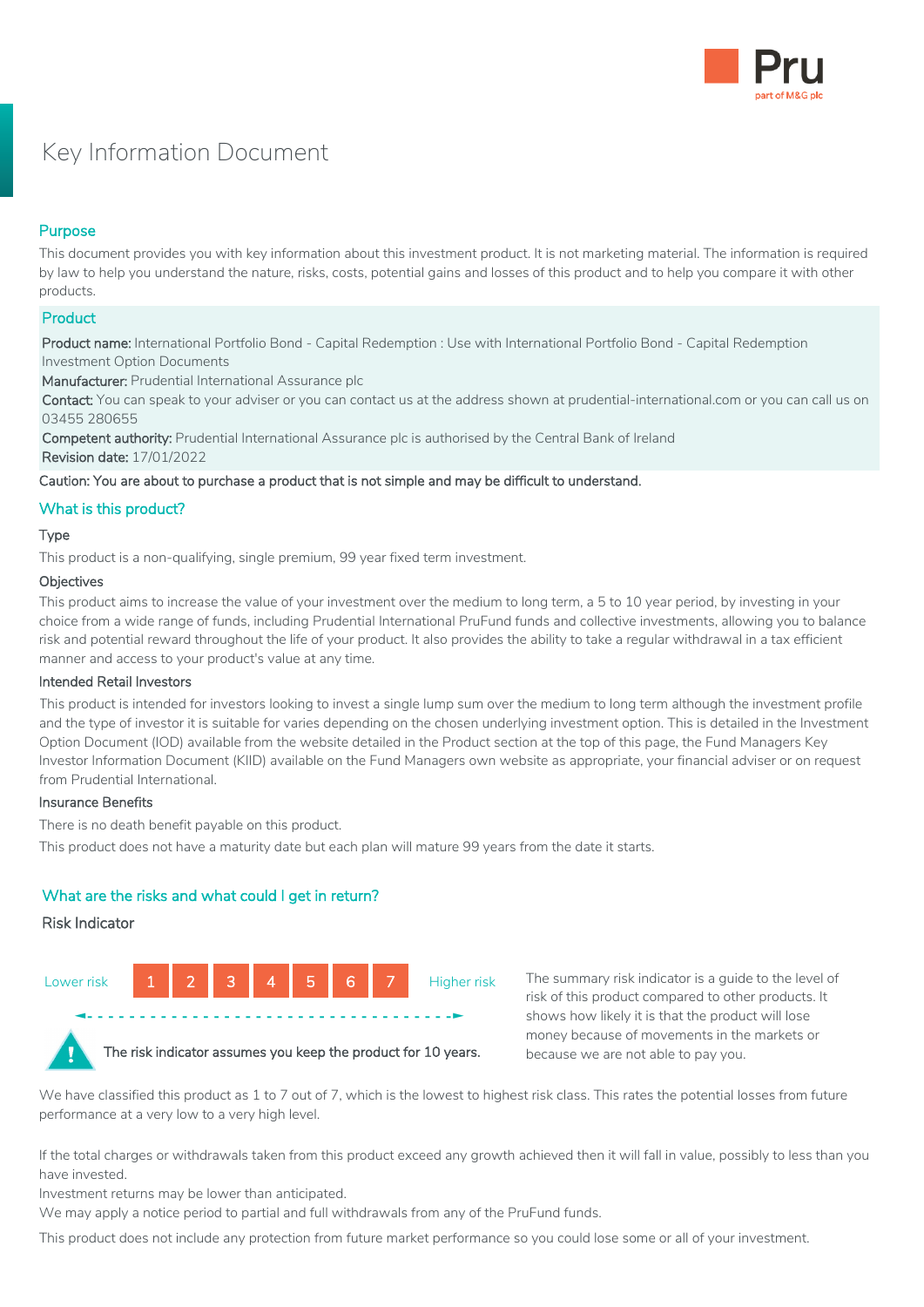If Prudential International Assurance plc is not able to pay you what is owed, you could lose your entire investment.

However, you may benefit from a consumer protection scheme (see the section 'What happens if Prudential International Assurance plc is unable to pay you'). The indicator shown above does not consider this protection.

#### Performance scenarios

The returns on your investment will be dependent upon which fund or funds you choose to invest in. Further details of the possible returns for each investment fund available can be found in the IOD or KIID applicable to each fund.

This Key Information Document shows performance scenarios and costs based on an investment of £10,000. The minimum initial investment for this product is £20,000.

The figures shown include all the costs of the product itself, but may not include all the costs that you pay to your adviser or distributor. The figures do not take into account your personal tax situation, which may also affect how much you get back.

## What happens if Prudential International Assurance plc is unable to pay out?

Prudential International exceeds its capital requirements and is financially strong. However, in the unlikely event that Prudential International, the fund manager, Prudential in the UK or the custodian of fund assets should fail to meet their financial obligations, You may face financial loss. Prudential International products will not be covered by a government-backed financial guarantee scheme, including the FSCS in the UK.

#### What are the costs?

The Reduction in Yield (RIY) shows what impact the total costs you pay will have on the investment return you might get. The total costs take into account one-off, ongoing and incidental costs.

The overall costs of the product will depend on the investments chosen and the table below shows what the lower and higher possible costs will be for three different holding periods. The figures include potential early exit penalties and assume that you invest £10,000. Further details of the costs of each of the funds available can be found in the IOD or KIID applicable to each fund.The figures are estimates and may change in the future.

#### Costs over Time

The person selling you or advising you about this product may charge you other costs. If so, this person will provide you with information about these costs, and show you the impact that all costs will have on your investment over time.

| Investment £10.000                  | If you cash in after: |                   |                   |
|-------------------------------------|-----------------------|-------------------|-------------------|
|                                     | $1$ vear!             | 5 years           | 10 years (RHP)    |
| Total costs (f)                     | 47.05 - 1.288.36      | 247.50 - 4.433.87 | 528.02 - 8.835.95 |
| Impact on return (RIY) per year (%) | $0.48\% - 13.50\%$    | $0.48\%$ - 9.02%  | $0.48\%$ - 8.44%  |

## Composition of Costs

The table below shows:

• the impact each year of the different types of costs on the investment return you might get at the end of the recommended holding period;

• the meaning of the different cost categories.

| This table shows the impact on return per year (%) |                                        |                   |                                                                                                                                           |  |  |
|----------------------------------------------------|----------------------------------------|-------------------|-------------------------------------------------------------------------------------------------------------------------------------------|--|--|
| One-off costs                                      | Entry costs                            | $0.00\% - 0.58\%$ | The impact of the costs you pay when entering your investment.                                                                            |  |  |
|                                                    | Exit costs                             | $0.00\% - 0.00\%$ | The impact of the costs of exiting your investment when it matures.                                                                       |  |  |
| Ongoing costs                                      | Portfolio transaction costs            | $0.00\% - 0.77\%$ | The impact of the costs of us buying and selling underlying investments<br>for the product.                                               |  |  |
|                                                    | Other ongoing costs                    | $0.48\% - 4.37\%$ | The impact of the costs that are taken each year for managing your<br>investments.                                                        |  |  |
| Incidental costs                                   | $0.00\% - 2.73\%$<br>Performance fees  |                   | The impact of the performance fee. Please see the Investment Option<br>Document of your selected investment to determine if this applies. |  |  |
|                                                    | $0.00\% - 0.00\%$<br>Carried interests |                   | The impact of carried interests. Please see the Investment Option<br>Document of your selected investment to determine if this applies.   |  |  |

The actual costs charged may differ from those illustrated above. Additional costs may be payable if product options are chosen throughout the lifetime of your investment. The fund costs are based on the range of funds that are expected to be available during the assumed lifetime of your investment, including some funds that may not be available at the time you first invest.